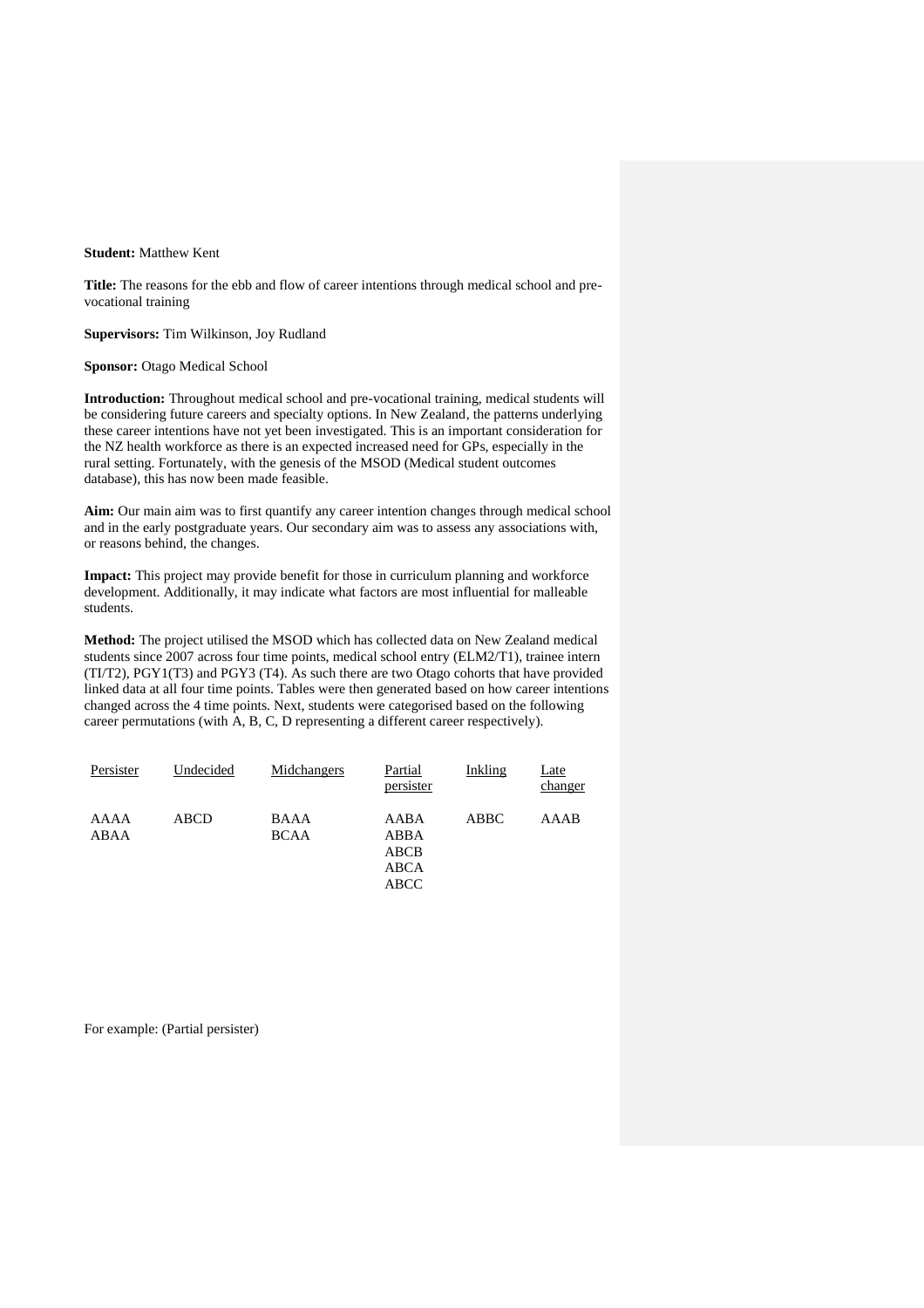

These groups were then analysed with respect to demographics and influencing factors using Excel and SPSS

**Results:** Response rates – of the Otago 2007/08 cohorts there were n=483 medical students at ELM2. Of these, 181 medical students completed surveys at all 4 time points.

Change across time – only 50 (33%) of students had the same career intention at time point  $4$ (T4/PGY3) compared with time point 1 (T1/ELM2). The career choices least likely to change over that period were GP (21/28 75%), Obstetrics and Gynaecology (5/8 62.5%) and Surgery (15/51 29%).

In contrast, 104 (60%) had the same career intention at T4 as they had at T3. The career choices least likely to change over that period were Obstetrics and Gynaecology (9/11 82%), GP (24/31 77%), Surgery (24/36 67%) and Internal Medicine (21/33 64%).

Likewise, 96 (63%) had the same intention at T3 as they had at T2. The career choices least likely to change over that period were Surgery (23/28 82%), Anaesthesia (6/8 75%), Internal Medicine (12/18 67%) and GP (22/36 61%).

Finally, 41 (30%) had the same intention at T2 as they had at T1. The career choices least likely to change over that period were GP (15/25 60%). In this case, the Surgery preference was more likely to change (14/44 32%).

Emergency Medicine was a volatile career with 13%, 25% and 13% stability at each time interval. As for other careers such as pathology, public health and radiology, it is difficult to determine the meaningfulness of responses given that few students chose these career intentions at each interval  $(n = < 6)$ .

GP and surgery were the most popular career choices at each of the three time intervals making up 14%, 30%, 28% of the responses respectively.

Of the devised categories, 33 (18%) were undecided, 48 (27%) were persisters, 19 (10%) were partial persisters, 54 (30%) were mid changers, 11 (6%) were late changers and 16 (9%) were inklings.

SPSS Chi squares identified that the distributions of career permutations were not the same across the career choice (P < 0.05). This was seen with persisters in surgery ( $n = 15,54\%$ ), partial persisters in GP (n=10 22%), mid changers in internal medicine (n= 18 62%) and undecided in anaesthetics (n=7 39%).

The reasons for career permutations were significant for those in the undecided category following post hoc analysis. For the undecided category, specialty experience had more

**Commented [TW4]:** Not sure I understand this. Do we mean persisters were more likely to choose surgery at T4

**Commented [TW3]:** Add percents here

(p<0.05), partial persisters were more likely to choose GP etc etc?